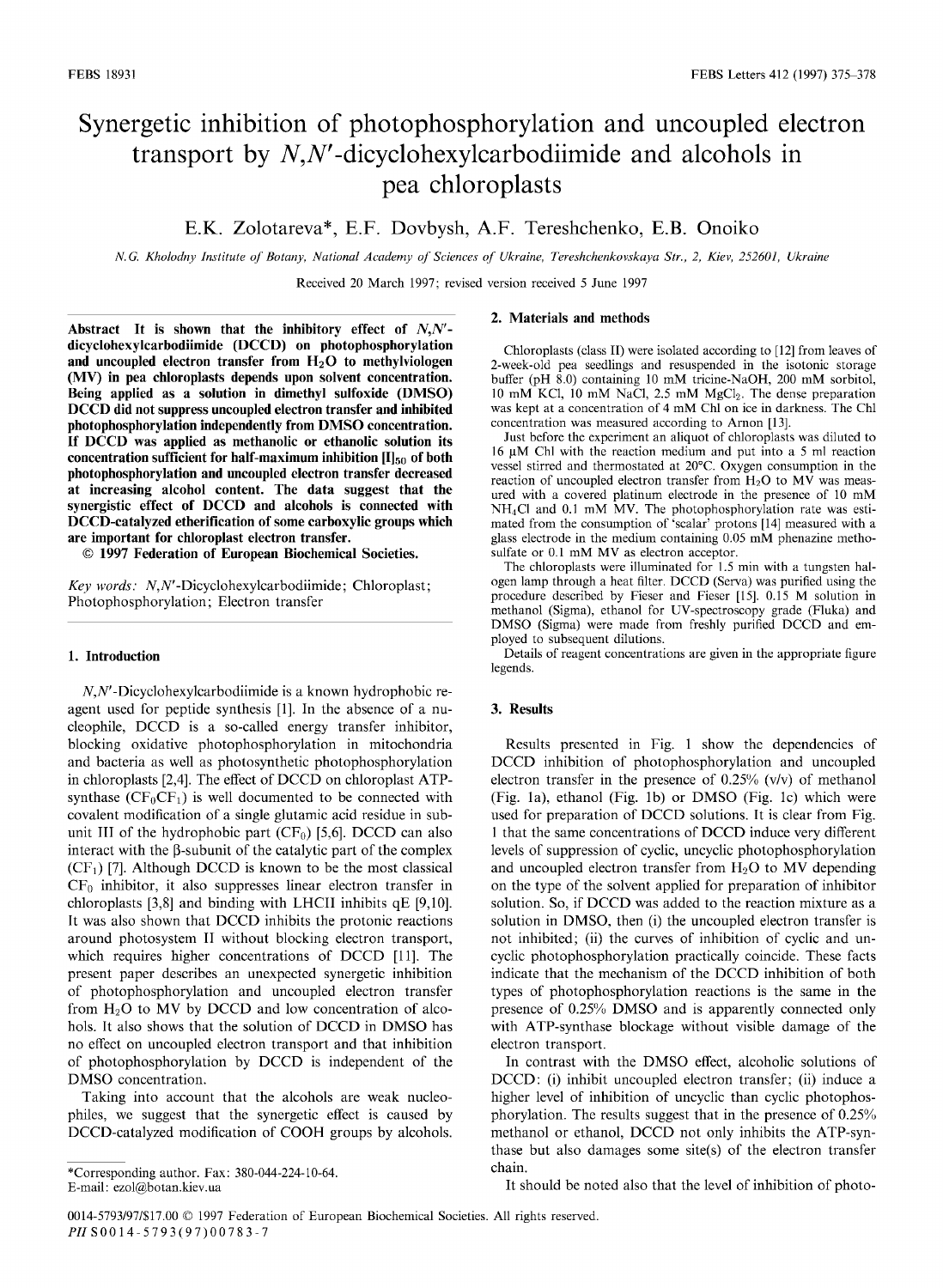

Fig. 1. Inhibition of photophosphorylation and uncoupled electron transfer from  $H_2O$  to  $M\hat{V}$  by DCCD dissolved in alcohols or DMSO: (a) in the presence of 0.25% methanol; (b) in the presence of 0.25% ethanol; (c) in the presence of 0.25% DMSO.  $\ddot{\bullet}$  Cyclic photophosphorylation (with PMS); ( $\bigcirc$ ) uncyclic photophosphorylation (with MV);  $(\triangle)$  uncoupled electron transfer. The reaction mixture for determination of photophosphorylation rate contained 0.5 mM ADP, 3 mM  $K_2HPO_4$ , 1.5 mM tricine-NaOH (pH 8.0), 0.05 mM PMS or 0.1 mM MV, 10 mM KC1, 10 mM NaCl, 2.5 mM MgCl<sub>2</sub>, 200 mM sorbitol, 0.1 mM MV and chloroplasts (16  $\mu$ M Chi). The reaction mixture for determination of uncoupled electron transfer rate contained 10 mM NH4C1 and 25 mM tricine-NaOH (pH 7.8), 10 mM KCl, 10 mM NaCl, 2.5 mM MgCl<sub>2</sub>, 200 mM sorbitol, 0.1 mM MV and chloroplasts (16 uM Chi). Before each series of experiments, a set of fresh solutions of DCCD in methanol, ethanol or DMSO (0.005, 0.01, 0.02, 0.05, 0.1, 0.2 and 0.5 M) was prepared. DCCD was added so that the content of solvent in the reaction media was 0.25%.

phosphorylation and uncoupled electron transfer in the presence of 0.25% methanol is higher than that in the presence of 0.25% ethanol. According to Fig. 1 data, the concentrations of DCCD sufficient for 50% inhibition of the reaction ( $[I]_{50}$ ) are 7  $\mu$ M and 32  $\mu$ M in the presence of methanol; 13  $\mu$ M and  $42 \mu M$  in the presence of ethanol for uncyclic and cyclic photophosphorylation respectively. In the presence of DMSO,  $\text{II}_{50}$  for uncyclic and cyclic photophosphorylation was the same, about 60  $\mu$ M.

Fig. 2 shows the effect of methanol or ethanol on the electron transfer rate in uncoupled thylakoid membranes pretreated by DCCD dissolved in DMSO. We can see that DMSO or alcohols themselves as well as DMSO+alcohols and DMSO+DCCD combinations do not suppress the oxygen consumption in the light-induced reaction from  $H_2O$  to MV up to at least 0.5% of the solvents and 0.1 mM DCCD. The addition of the alcohols up to 0.1, 0.2 and 0.5% induces increasing levels of suppression depending on the DCCD concentration. The data of Fig. 2 show that it is the DCCD and alcohol combination which induces uncoupled electron transfer inhibition because DCCD solution in DMSO, as well as alcohols themselves, do not block the reaction. Thus we have experimental evidences of a synergetic effect of ethyl or methyl alcohol and DCCD on the uncoupled electron transfer rate from  $H_2O$  to MV.

A more complete picture of the dependence of DCCD inhibition of the uncoupled electron transfer rate on molar concentration of solvents is given in Fig. 3. We can see that DCCD inhibits electron transfer in the presence of all tested solvents, but in the case of DMSO there is a range of its concentrations which does not affect the inhibition characteristics.  $[I]_{50}$  is constant if DMSO concentration does not exceed 0.03 M (0.6%) Contrary to DMSO, even very low concentrations of alcohols have a synergetic effect on the DCCD inhibition of uncoupled electron transfer. The higher the solvent concentration, the lower is the concentration of DCCD sufficient for 50% inhibition of the reaction.

According to the data of Fig. 3, in which the concentrations of the solvents are expressed in molar units, the level of synergetic effect of methanol and ethanol on the DCCD inhibition of electron transport is practically the same and characteristics of the inhibition are close, in contrast with data of Fig. 1 in which solvent concentrations are expressed in percent units, as usually in the biochemical literature. In Fig. 3, under the molar scale, there are three scales of percent concentration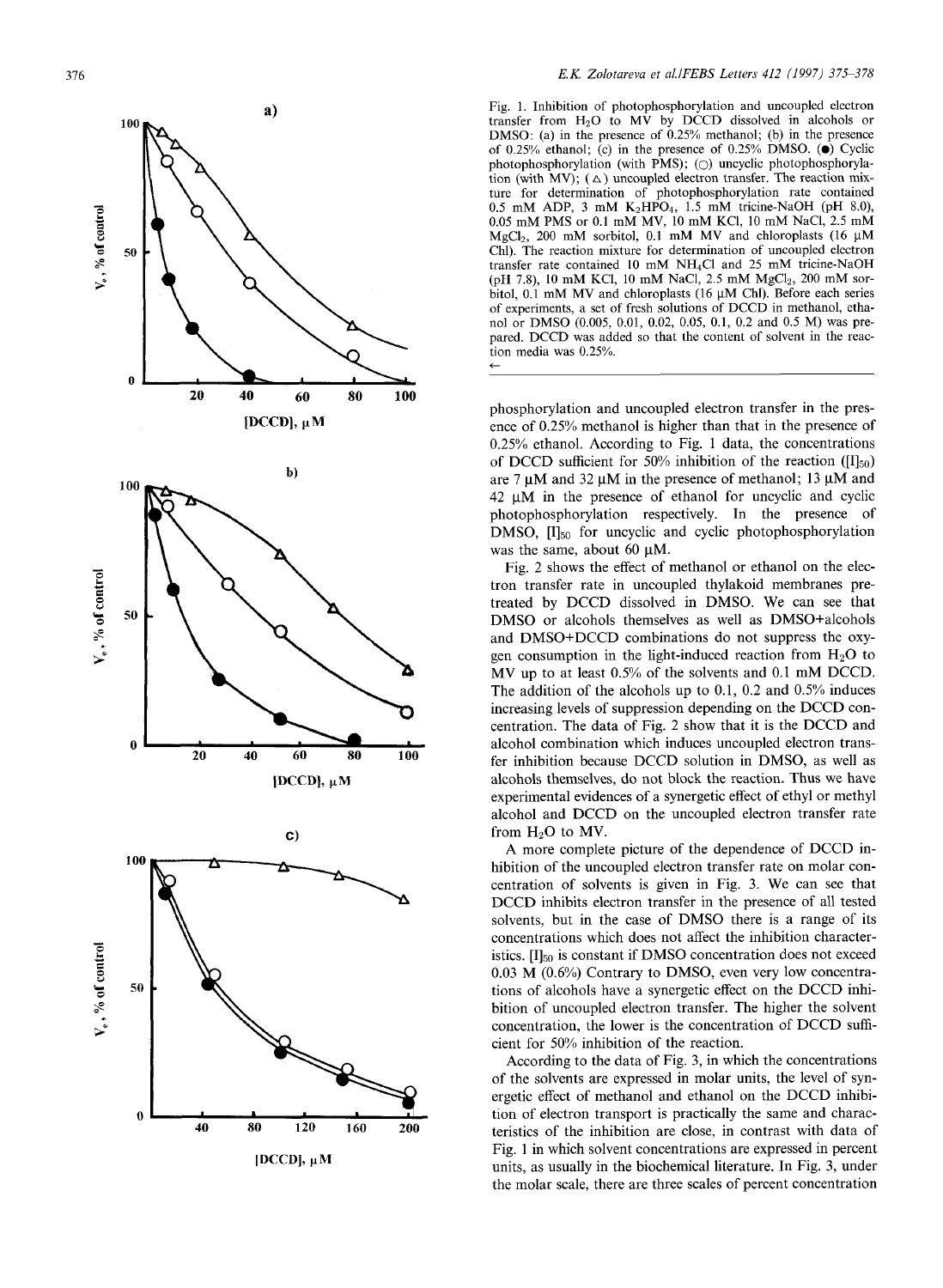

Fig. 2. The effect of solvents and DCCD on 02 evolution in the presence of MV. Left traces: effect of ethanol; right traces: effect of methanol. Curves 1: control (reaction mixture as in Fig. 1); curves 2: reaction mixture contains 0.5% DMSO; curves 3, 4, 5: reaction mixture contains 0.5% DMSO + 0.05 mM DCCD; curves 6, 7: reaction mixture contains 0.5% DMSO + 0.1 mM DCCD.

of methanol, ethanol and DMSO respectively. We can see that the picture would be rather different if the concentrations of the solvent were expressed in percent units. These findings indicate that the characteristics of the DCCD inhibition of photophosphorylation and electron transfer processes presented earlier in many publications should be reconsidered taking into account the nature and concentration of the solvent used for DCCD solution preparation.

Finally it should be noted that the data were obtained with thylakoid membrane suspensions containing 16 uM Chi. Control experiments have demonstrated that the inhibitory level in the studied reactions depended also on chloroplast concentration. The change of chloroplast concentration led to different DCCD inhibition characteristics (not shown).

### 4. Discussion

The results of our research clearly show an increase of the inhibitory effect of DCCD on chloroplasts in the presence of even very low concentrations of alcohols. At the same time it has been determined that DMSO, when used to dissolve and to introduce DCCD in the reaction media, had no amplifying (synergetic) effect on the studied reactions if its amount did not exceed 0.5%. Alcohols induced the inhibitory action of DCCD if the latter was added to the reaction mixture as a solution in DMSO. This fact shows that the effect of any combination of DCCD with other inhibitors should be interpreted in taking into account the total concentration of solvents in the solution. We suggest that the observed effects are due to the induction by alcohols of a larger vulnerability of functional important sites of the electron transfer chain components to damaging attack by DCCD. It seems to us that the most likely explanation of the present results is the participation of the functional COOH groups of electron transfer proteins in the reaction of condensation with alcohols catalyzed

by DCCD. It is known that DCCD reacts with carboxylic groups of proteins forming an unstable product: dicyclo-Oacylisourea [1]. The latter can transform into dicyclo-N-acylurea in a very hydrophobic medium. For example, such a process takes place in hydrophobic  $CF_0$  where DCCD covalently modifies carboxylic groups of the subunits III. In the



Fig. 3. Dependence of the  $[I]_{50}$  of uncoupled electron transfer from MV to H<sub>2</sub>O on molar and percent concentration of DCCD in the presence of methanol (1), ethanol (2) or DMSO (3). Conditions as in Fig. 1.